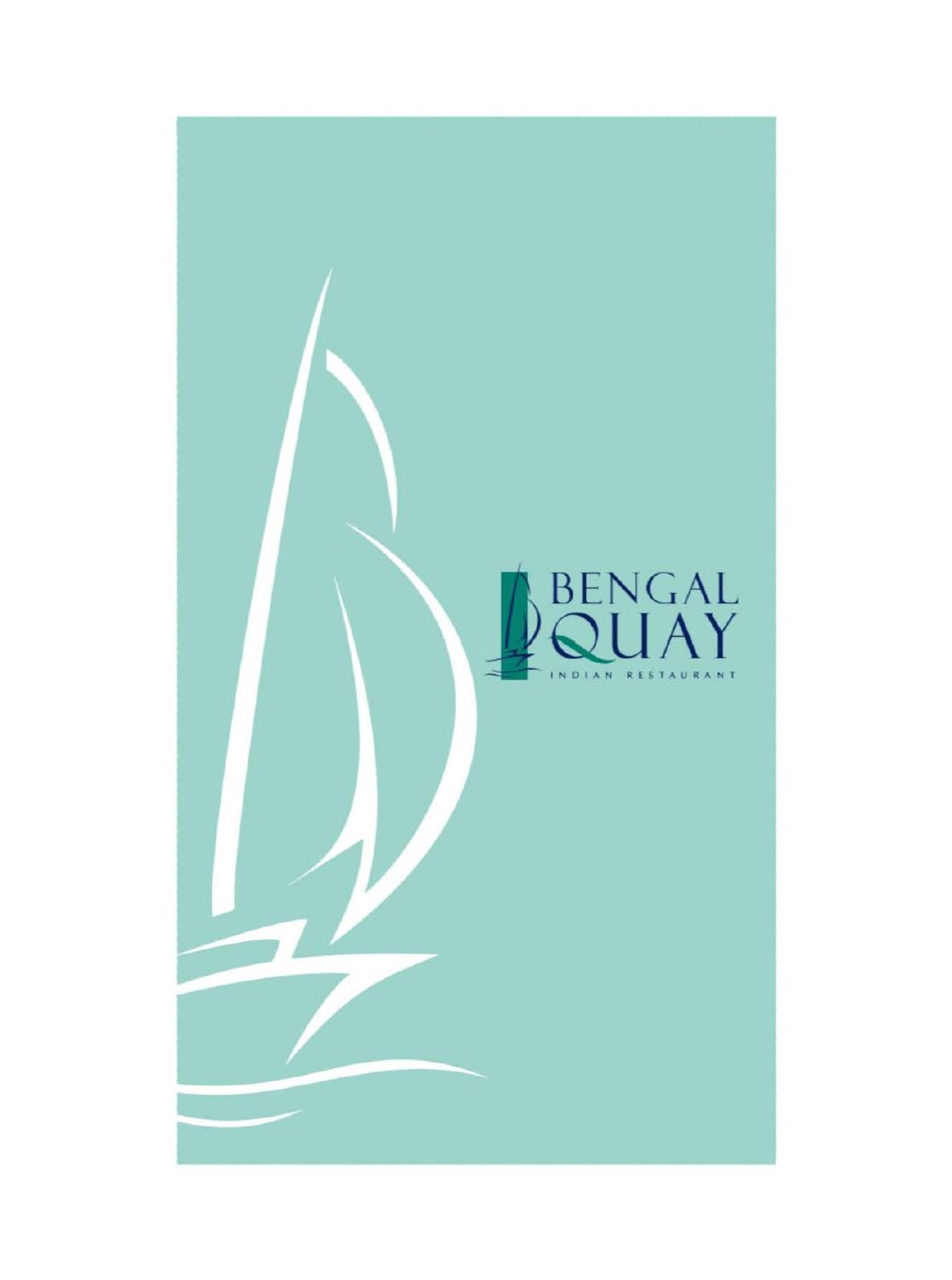

| ONION BHAJI.                                                                                                             | £3.50 |
|--------------------------------------------------------------------------------------------------------------------------|-------|
| VEGETABLE SAMOSA.                                                                                                        | £3.95 |
| MEAT SAMOSA                                                                                                              | £4.75 |
| ALOO CHAT.<br>Potato and chickpeas                                                                                       | £4.50 |
| CHICKEN TIKKA                                                                                                            | £4.75 |
| <b>LAMB TIKKA Example 2018</b>                                                                                           | £5.50 |
| <b>SHEEK KEBAB</b><br>Minced lamb                                                                                        | £5.50 |
| CHICKEN CHAT<br>Chicken and chickpeas                                                                                    | £4.95 |
| <b>PANEER TIKKA <i>PANEER TIKKA</i></b>                                                                                  | £5.50 |
| PRAWN PURL<br>Spicy shrimps in fried puri bread                                                                          | £5.50 |
| VEGETABLE MIXED STARTER<br>Paneer tikka, vegetable somosa, onion bhaji                                                   | £5.50 |
| CHICKEN MOMO (J.Ellison favourite).<br>Minced chicken cooked in butter with fresh onions and coriander wrapped with puri | £5.95 |
| KING PRAWN PURL<br>Spicy king prawn in fried puri bread                                                                  | £6,95 |
| TANDOORI KING PRAWN                                                                                                      | £9.95 |
| 3 pieces<br><b>MIXED STARTER</b>                                                                                         |       |
| Chicken tikka, sheek kebab, vegetable samosa and onion bhaji                                                             | £6.95 |
| <b>IMLI SCALLOPS</b><br>Scallops seared with tamarind chutney                                                            | £7.95 |
| TANDOORI LAMB CHOPS<br>2 pieces                                                                                          | £6.95 |
| All major cards accepted . Cheques accepted with a valid card endorsement . All prices inclusive of VAT                  |       |

Any dishes not on the menu can be prepared on request \* The management otherwas the night of admission and service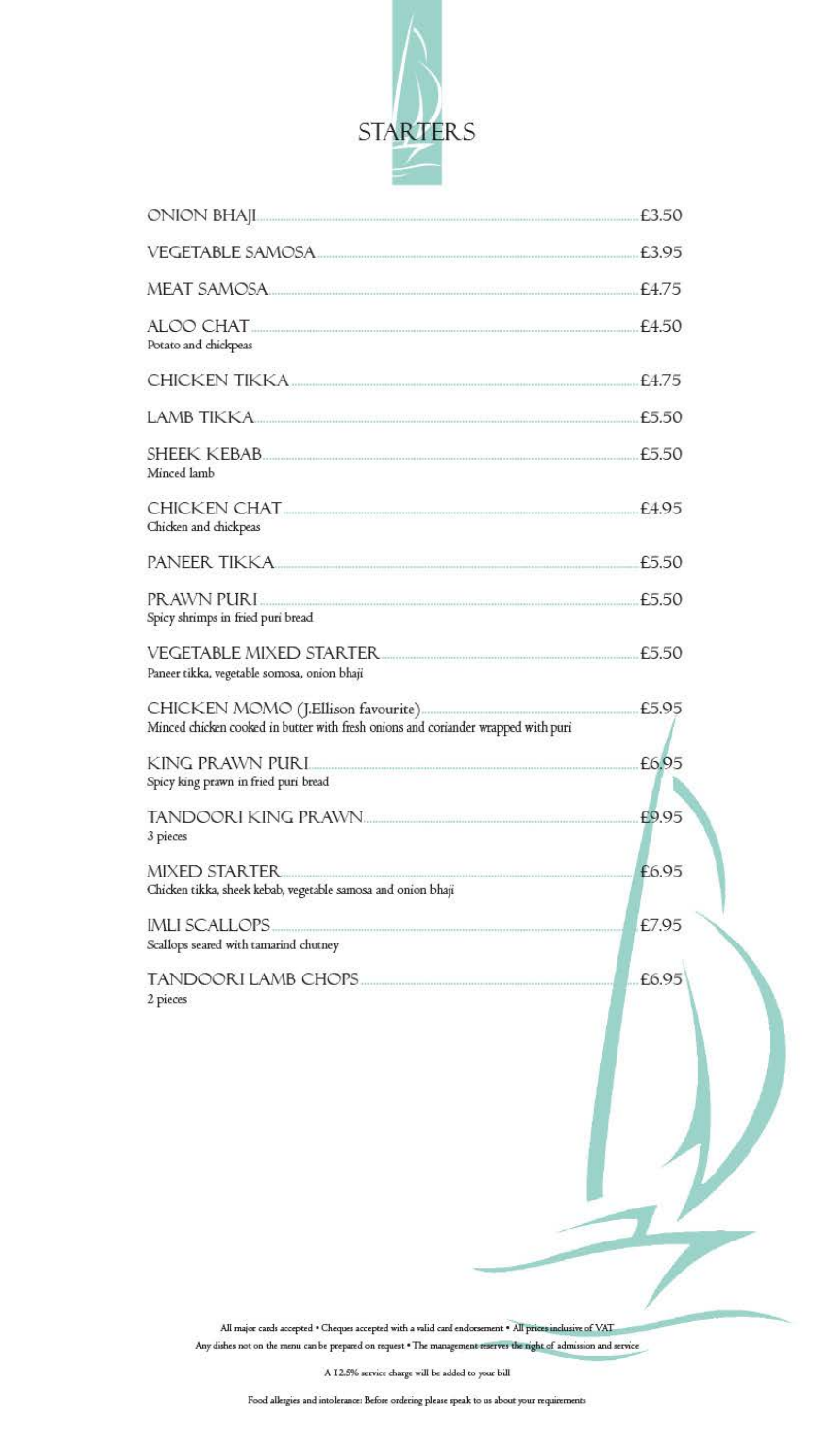

| CHICKEN MADRAS (fairly hot)<br>Cooked in a hot South Indian curry                        | £8.50  |
|------------------------------------------------------------------------------------------|--------|
| CHICKEN BHUNA (medium)                                                                   | £8.50  |
| LAMB BHUNA (medium).                                                                     | £9.50  |
| LAMB MADRAS (fairly hot).<br>Cooked in a hot South Indian curry                          | £9.50  |
| LAMB VINDALOO.                                                                           | £9.50  |
| CHICKEN KORAI (medium)<br>Pieces of chicken cooked in spices and tossed in an iron wok   | £8.95  |
| LAMB KORAI (medium).<br>Pieces of lamb cooked in spices and tossed in an iron wok        | £9.95  |
| <b>CHICKEN DANSAK</b><br>Hot, sweet, and sour with lentils                               | £8.95  |
|                                                                                          | £9.50  |
| LAMB ROGAN.                                                                              | £9.95  |
| <b>LAMB SAAG</b>                                                                         | £9.95  |
| Lamb and spinach                                                                         |        |
| CHICKEN JALFREZI                                                                         | £9.95  |
| Chicken cooked in fresh herbs and green chillies with hot spices                         |        |
| <b>CHICKEN PATHIA</b>                                                                    | £8.95  |
| CHICKEN TIKKA MASSALA (mild).<br>Chicken tikka in spiced tomato curry with clotted cream | £10.95 |
| <b>FISH DISHES</b>                                                                       |        |
| PRAWN BHUNA                                                                              | £8.50  |
| Prawn cooked with flavoured spices                                                       |        |
| PRAWN KORAI.                                                                             | £8.95  |
| Prawns cooked in medium hot sauce with green peppers                                     |        |
| KING PRAWN MADRAS (fairly hot)                                                           | £15.95 |
| KING PRAWN JALFREZI.                                                                     | £16.95 |
| Fairly hot with fresh green chillies.                                                    |        |
| <b>KING PRAWN KORAI</b>                                                                  | £16.50 |
| <b>BENGAL FISH BHUNA</b>                                                                 | £12.95 |
| Fairly hot cooked in Bengali style.                                                      |        |
|                                                                                          |        |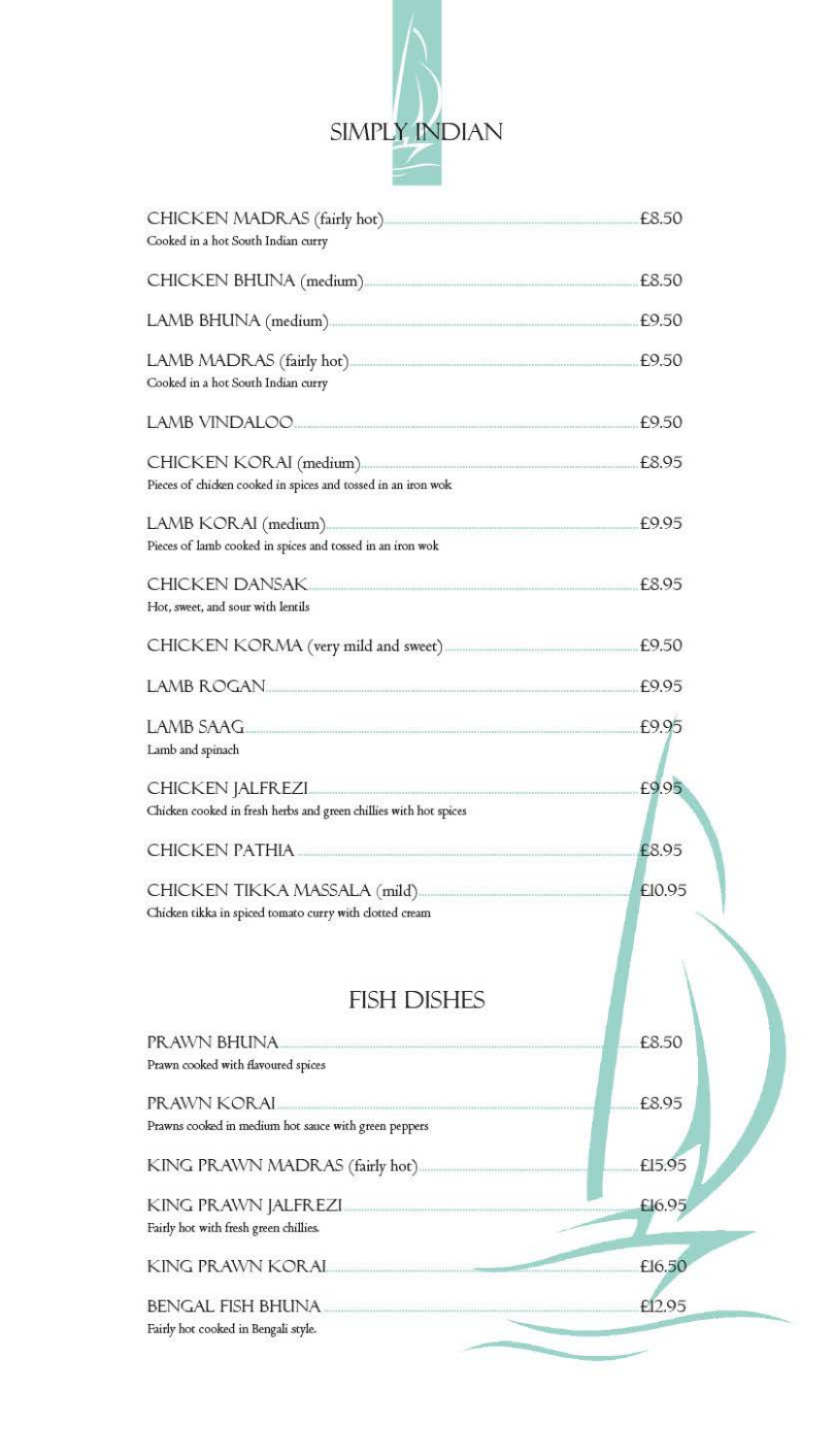

All tandoori dishes are cooked in the constant flame of charcoal in the oven, thus obtaining the highly delicate flavour and taste of the dishes, served with salad

| <b>CHICKEN TIKKA</b>                                                                                                                                             | £9.50         |
|------------------------------------------------------------------------------------------------------------------------------------------------------------------|---------------|
| Boneless piece of chicken marinated in spices, skewered and cooked in a day oven                                                                                 |               |
| <b>LAMB TIKKA</b>                                                                                                                                                | £10.95        |
| Piece of lamb marinated in spices, skewered and cooked in a clay oven                                                                                            |               |
|                                                                                                                                                                  |               |
| TANDOORI CHICKEN<br>Chicken marinated overnight in spices and yogurt and then cooked in a day oven                                                               | £9.50         |
| and served with a fresh salad                                                                                                                                    |               |
| CHICKEN SHASLICK                                                                                                                                                 | £11.95        |
| Tender pieces of chicken marinated in freshly ground aromatic herbs and spices,                                                                                  |               |
| barbecued with onion capsicum and tomatoes                                                                                                                       |               |
| <b>SALMON SHASLICK</b>                                                                                                                                           | £15.95        |
| Salmon marinated in freshly ground aromatic herbs and spices, barbecued                                                                                          |               |
| with onion capsicum and tomatoes                                                                                                                                 |               |
| TANDOORI LAMB CHOPS (5 pieces)                                                                                                                                   | £16.95        |
| TANDOORI KING PRAWNS (5 pieces).                                                                                                                                 | £16.95        |
| King size prawns spiced and cooked in a clay oven                                                                                                                |               |
| TANDOOR I MIX GRII I.                                                                                                                                            | £15.95        |
| An assorted tandoori platter cooked in a clay oven and served with green salad<br>2 lamb tikka, 2 chicken tikka, I tandoori chicken, I seekh kebab, I king prawn |               |
| <b>BIRYANI DISHES</b>                                                                                                                                            |               |
| An aromatic dish cooked with pilau rice and served with a vegetable curry                                                                                        |               |
| <b>VEGETABLE BIRYANI</b>                                                                                                                                         | £10.95        |
| <b>CHICKEN BIRYANL</b>                                                                                                                                           | <b>£11.95</b> |
| LAMB BIRYANI                                                                                                                                                     | £12.95        |
|                                                                                                                                                                  | £12.95        |
| CHICKEN TIKKA BIRYANI.                                                                                                                                           |               |
| BENGAL MIX BIRYANI.                                                                                                                                              | £14.95        |
| A blend of chicken, lamb and prawns.                                                                                                                             |               |
|                                                                                                                                                                  |               |
|                                                                                                                                                                  |               |
|                                                                                                                                                                  |               |
|                                                                                                                                                                  |               |
|                                                                                                                                                                  |               |
|                                                                                                                                                                  |               |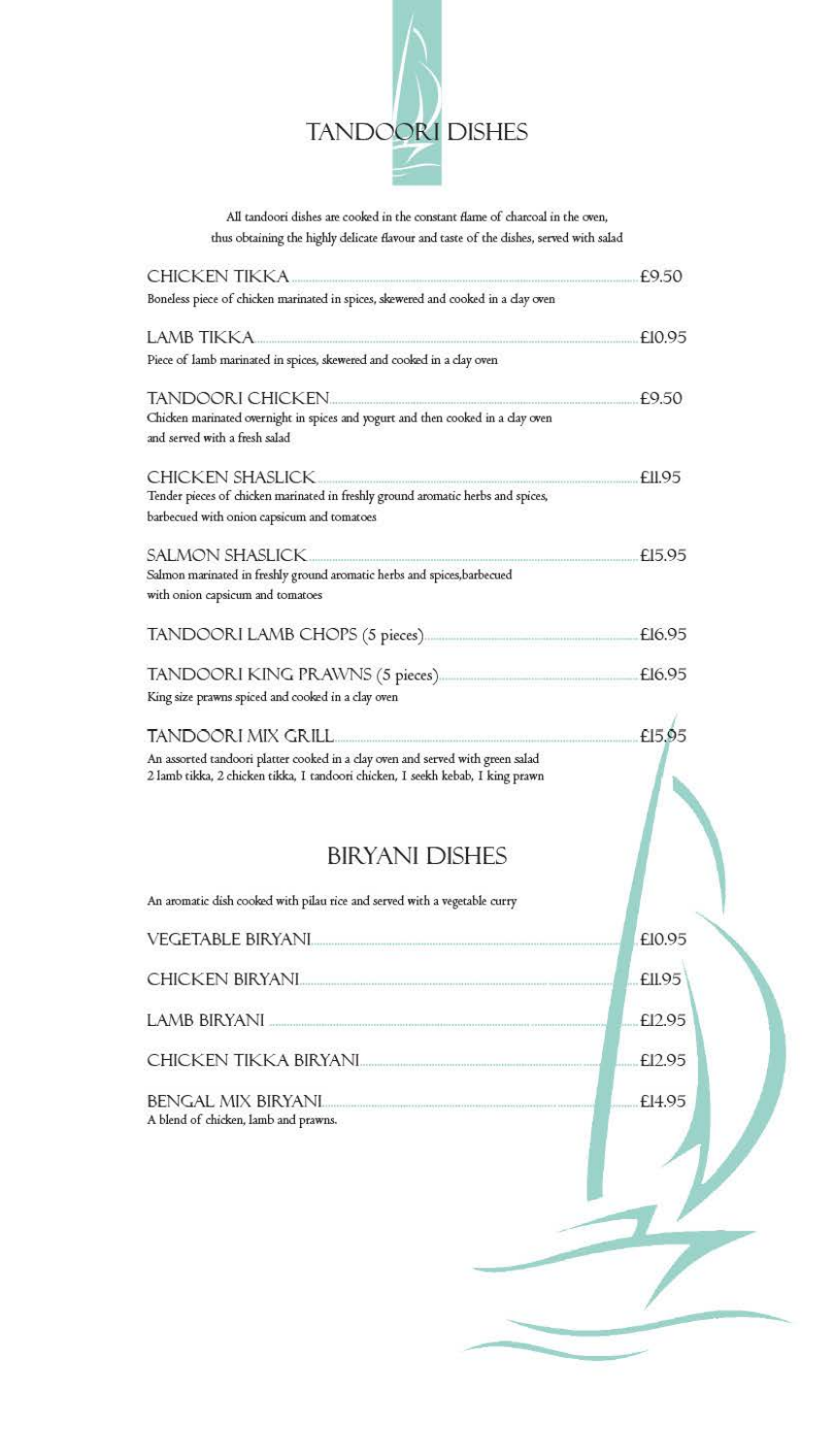

| <b>BUTTER CHICKEN</b>                                                  | £10.95 |
|------------------------------------------------------------------------|--------|
| Prepared in butter cream, nuts and mild sweet sauce                    |        |
| CHICKEN REZALLA                                                        | £10.95 |
| Pieces of chicken tikka cooked in a hot and slighly tangy sauce, made  |        |
| with fresh green chillies, coconut powder.                             |        |
|                                                                        |        |
| LAMB REZALLA                                                           | £12.95 |
| Pieces of lamb cooked in a hot and slighly tangy sauce, made           |        |
| with fresh green chillies, coconut powder and tomato.                  |        |
| CHICKEN HYDRABADE (mild).                                              | £11.50 |
| Cooked with chef's own special recipe                                  |        |
| Greek honey yogurt and mint                                            |        |
|                                                                        |        |
| KARAKI LAMB (medium).                                                  | £12.95 |
| Cooked with chef own special recipe. Flown out to Beverly Hills at the |        |
| request of Playboy owner Hugh Hefner                                   |        |
| cooked with lemon grass, lime leaves and shallot onion                 |        |
|                                                                        |        |
| MANCHURIAN CHICKEN (fairly hot)                                        | £11.95 |
|                                                                        |        |
| KING PRAWN SUPREME.                                                    | £17.95 |
| Grilled king prawns with onions and lemon grass in a spicy curry sauce |        |
|                                                                        |        |
| <b>GARLIC CHILLI CHICKEN (fairly hot).</b>                             | £9.95  |
| Lots of garlic and fresh chillies                                      |        |
| BALTI CHICKEN (fairly hot)                                             | £9.95  |
| Cooked with peppers, tomatoes and                                      |        |
| a blend of balti spices.                                               |        |
|                                                                        |        |
| LAMB NAGA (fairly hot)                                                 | £10.95 |
| Lamb cooked in naga spices                                             |        |
|                                                                        |        |
|                                                                        |        |
|                                                                        |        |
|                                                                        |        |
|                                                                        |        |
|                                                                        |        |
|                                                                        |        |
|                                                                        |        |
|                                                                        |        |
|                                                                        |        |
|                                                                        |        |
|                                                                        |        |
|                                                                        |        |
|                                                                        |        |
|                                                                        |        |
|                                                                        |        |
|                                                                        |        |
|                                                                        |        |
|                                                                        |        |
|                                                                        |        |
|                                                                        |        |
|                                                                        |        |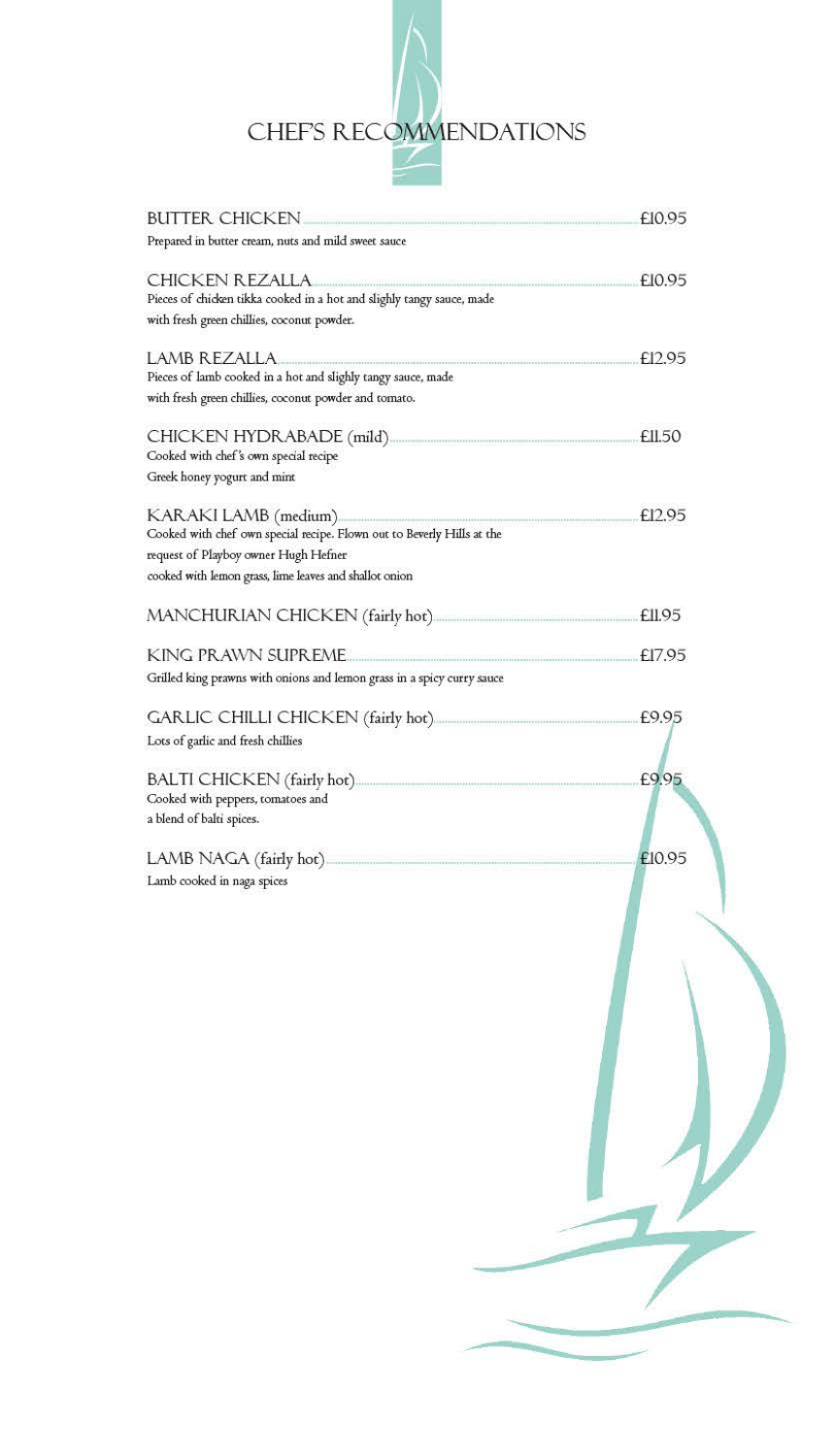

| <b>VEGETABLE CURRY</b>                                                                                                                     | £7.95  |
|--------------------------------------------------------------------------------------------------------------------------------------------|--------|
| Mixed vegetables in a medium curry sauce                                                                                                   |        |
| <b>SHABNAM CURRY</b><br>Mushroom, peas and paneer curry                                                                                    | £8.95  |
| VEGETABLE JALFREZI (hot)<br>TA E PARA DI MARCA MARCA A CON ESTA CON PRODUCCIÓN DE CONSTITUITO DE CONSTITUITO DE CONSTITUITO DE CONSTITUITO | £8.95  |
| PANFFR TIKKA KORAI                                                                                                                         | £10.95 |
| PANEER MAKHANI (sweet)<br>Indian cheese cooked with creamy butter sauce                                                                    | £10.95 |
| <b>GARLIC CHILLI PANEER (hot)</b>                                                                                                          | £10.95 |

## **SIDE DISHES**

| ONION BHAJI                                                   | £3.25 |
|---------------------------------------------------------------|-------|
| VEGETABLE CURRY OR DRY VEGETABLE                              | £4.50 |
| <b>BHINDI BHAJI</b>                                           | £4.95 |
| Okra with fried onions                                        |       |
| <b>SAG BHAJI</b>                                              | f4.50 |
| Fresh spinach boiled and tempered with onion and garlic       |       |
| MUSHROOM BHAJI                                                | £4.95 |
| ALOO GOBI                                                     | £4.50 |
| Potatoes cooked with cauliflower and ginger                   |       |
| <b>BOMBAY ALOO</b>                                            | £4.50 |
| Potatoes and cumin                                            |       |
| <b>DAL TARKA</b>                                              | £4.50 |
| Lentils tempered with onions and garlic                       |       |
| CHANA MASALA                                                  | £4.95 |
| Chickpeas                                                     |       |
| SAG ALOO                                                      | £4.50 |
| Spiced potatoes with spinach                                  |       |
| <b>BRINGAL BHAJI</b>                                          | £4.95 |
| Diced aubergine massala with seasame                          |       |
| <b>SAC PANFFR</b><br>AND HIS TELEVISION IN A BIOTECH AND WALL | £4.95 |
| Paneer cheese, spinach and cream                              |       |
|                                                               |       |
|                                                               |       |
|                                                               |       |
|                                                               |       |
|                                                               |       |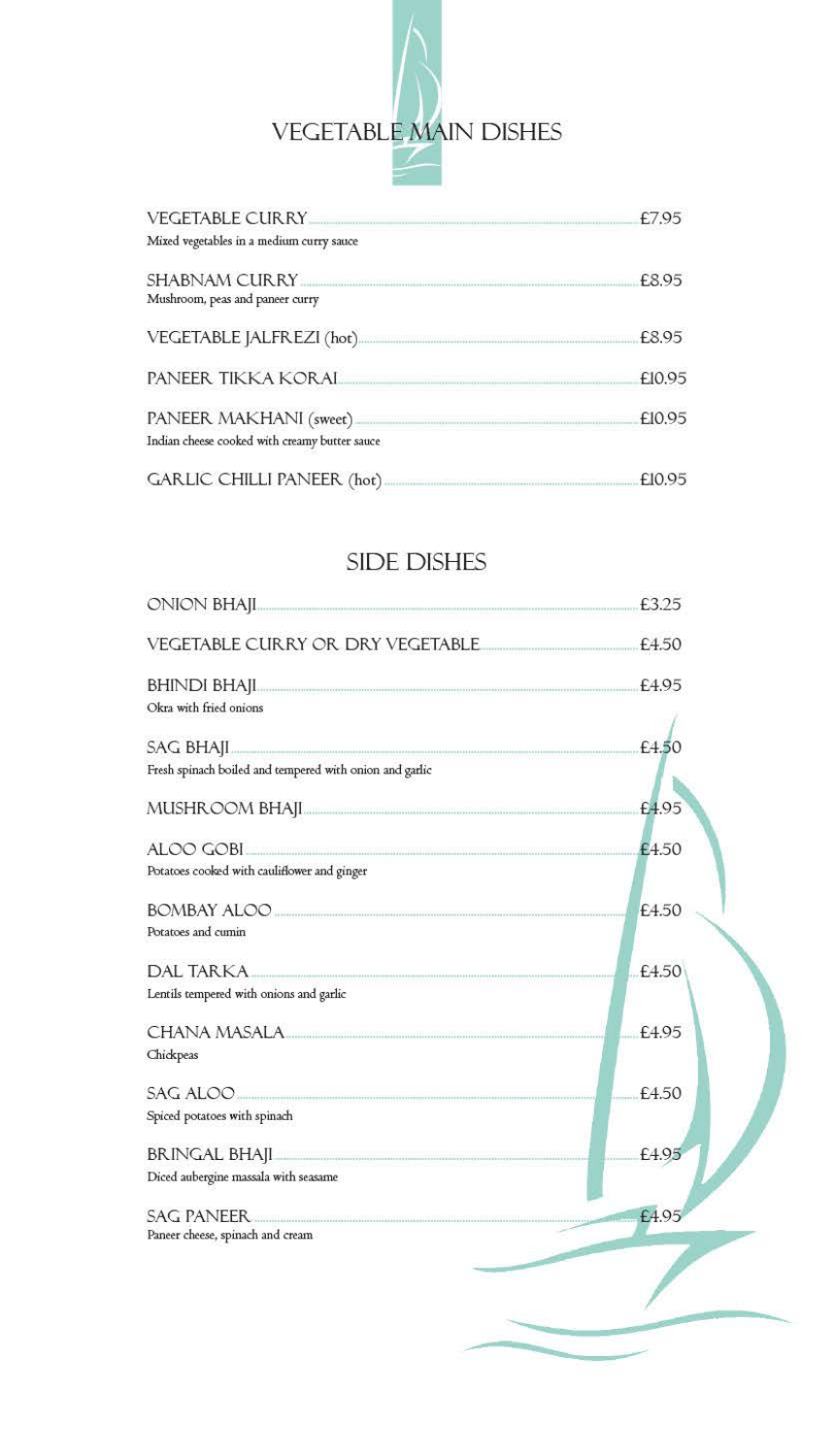

| <b>BOILED RICE</b>                       | £2.75 |
|------------------------------------------|-------|
| PILAU RICE                               | £3.25 |
| SPECIAL FRIED RICE.                      | £4.50 |
| <b>BENGAL RICE</b><br>Garlie and chicken | £4.50 |
| <b>LEMON RICE</b>                        | £4.50 |
| <b>NARIAL RICE</b><br>Coconut            | £4.50 |
| MUSHROOM RICE                            | £4.50 |
| <b>VEGETABLE RICE</b>                    | £4.50 |

## **BREADS**

| <b>PLAIN NAN</b>                                                                                                                         | £2.95 |
|------------------------------------------------------------------------------------------------------------------------------------------|-------|
| <b>KFFMA NAN</b>                                                                                                                         | £3.95 |
| Stuffed with minced meat                                                                                                                 |       |
| PESHWARI NAN.                                                                                                                            | £3,95 |
| Almond paste and fruit                                                                                                                   |       |
| <b>GARLIC NAN</b><br><b>THE R. P. LEWIS CO., LANSING MICH.</b>                                                                           | £3.95 |
| <b>CHEESE NAN</b><br>.<br>All la provincia del contenente del contenente del contenente del contenente del contenente del contenente del | £3.95 |
| CHILLI NAN<br>the contract to a program and discrimination of the contract of the contract of the contract of the contract of            | £3.95 |
| PARATHA.<br>.<br>2003. – Antonio Mario III (1985. – 1986. – 1986. – 1986. – 1986. – 1986. – 1986. – 1986. – 1986. – 1986. – 19           | £3.95 |
| Whole wheat flaky bread                                                                                                                  |       |
| TANDOORI ROTI                                                                                                                            | £3,95 |
| <b>CHAPATI</b>                                                                                                                           | £2.50 |
| PAPADOM<br>.<br>2000 - Antonio Maria de Santo e especial y provincia de composição de composição de concelhos e estados de com           | £0.75 |
| plain or spiced                                                                                                                          |       |
| <b>CHUTNEY RELISHES</b><br>per person                                                                                                    | £0.75 |
|                                                                                                                                          |       |
|                                                                                                                                          |       |
|                                                                                                                                          |       |
|                                                                                                                                          |       |
|                                                                                                                                          |       |
|                                                                                                                                          |       |